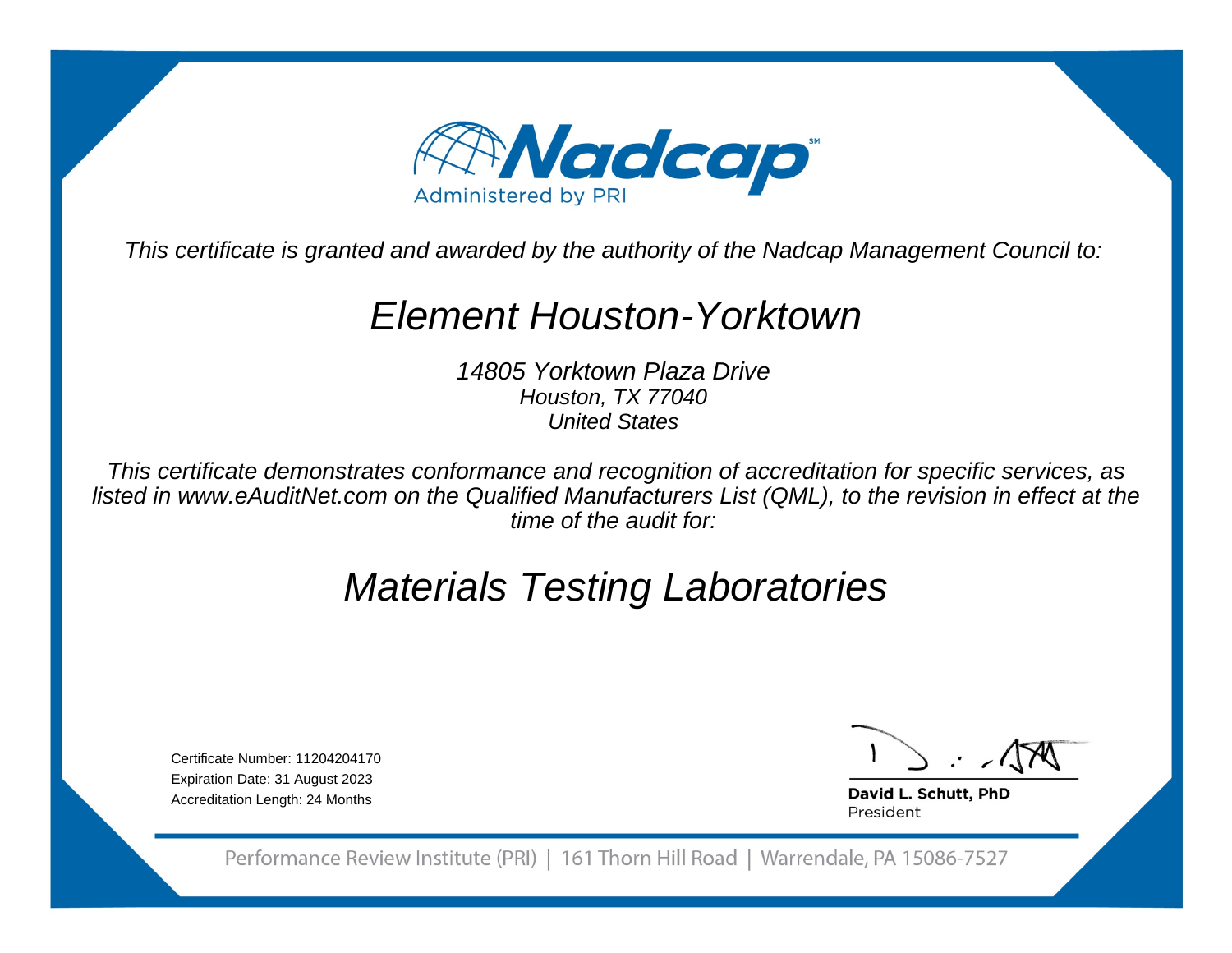

#### **SCOPE OF ACCREDITATION**

#### **Materials Testing Laboratories**

#### **Element Houston-Yorktown**

14805 Yorktown Plaza Drive Houston, TX 77040

This certificate expiration is updated based on periodic audits. The current expiration date and scope of accreditation are listed at: www.eAuditNet.com - Online QML (Qualified Manufacturer Listing).

In recognition of the successful completion of the PRI evaluation process, accreditation is granted to this facility to perform the following:

#### **AC7000 - AUDIT CRITERIA FOR NADCAP ACCREDITATION**

#### **AC7101/1 Rev G - Nadcap Audit Criteria for Materials Testing Laboratories – General Requirements for All Laboratories (to be used on audits on/after 5 May 2019)**

## **AC7101/2 Rev D - Nadcap Audit Criteria for Materials Testing Laboratories – Chemical Analysis (to be used on audits before 30 August 2020)**

(G) Elemental Analysis (Combustion or Fusion) (G2) – Hydrogen Specify the Alloy Base for Accreditation Ti Base

#### **AC7101/3 Rev D - Nadcap Audit Criteria for Materials Testing Laboratories – Mechanical Testing (to be used on audits on/after 4 December 2016)**

(A) Room Temperature Tensile (B) Elevated Temperature Tensile (CT) Compression Testing (N) Impact (P) Fracture Toughness (XN) Bend Testing

## **AC7101/4 Rev F - Nadcap Audit Criteria for Materials Testing Laboratories – Metallography and Microindentation Hardness (to be used on/after 14 August, 2016)**

(L0) Metallographic Evaluation (L1) Microindentation (Interior) (L10) Near Surface Examinations – Carburization / Decarburization (L11) Grain Size (L12) Inclusion Rating (L2) Near Surface Examinations – Alloy Depletion